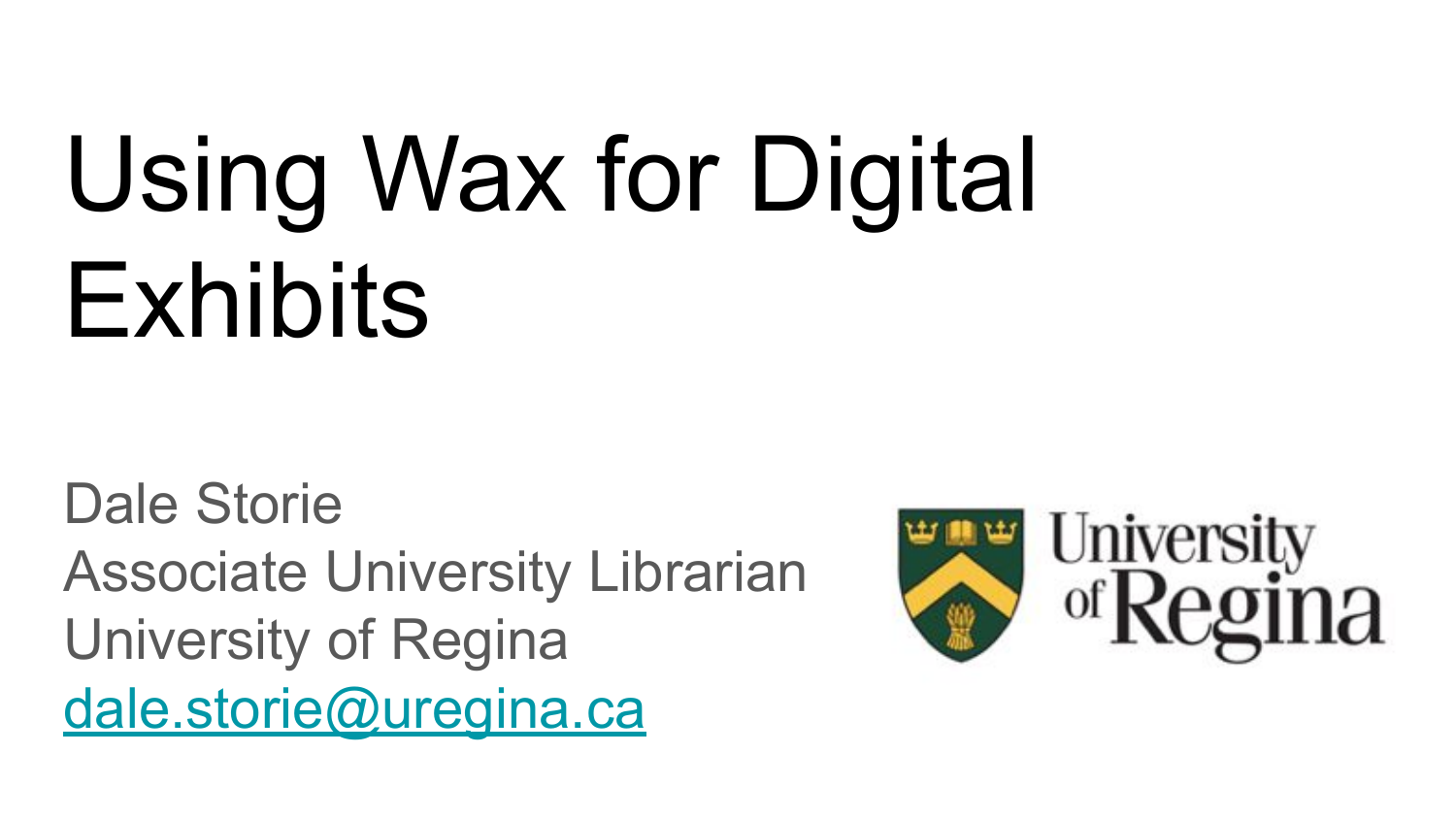# Minimal Computing

● "computing done under some set of significant constraints of hardware, software, education, network capacity, power, or other factors" [\(http://go-dh.github.io/mincomp/about/\)](http://go-dh.github.io/mincomp/about/)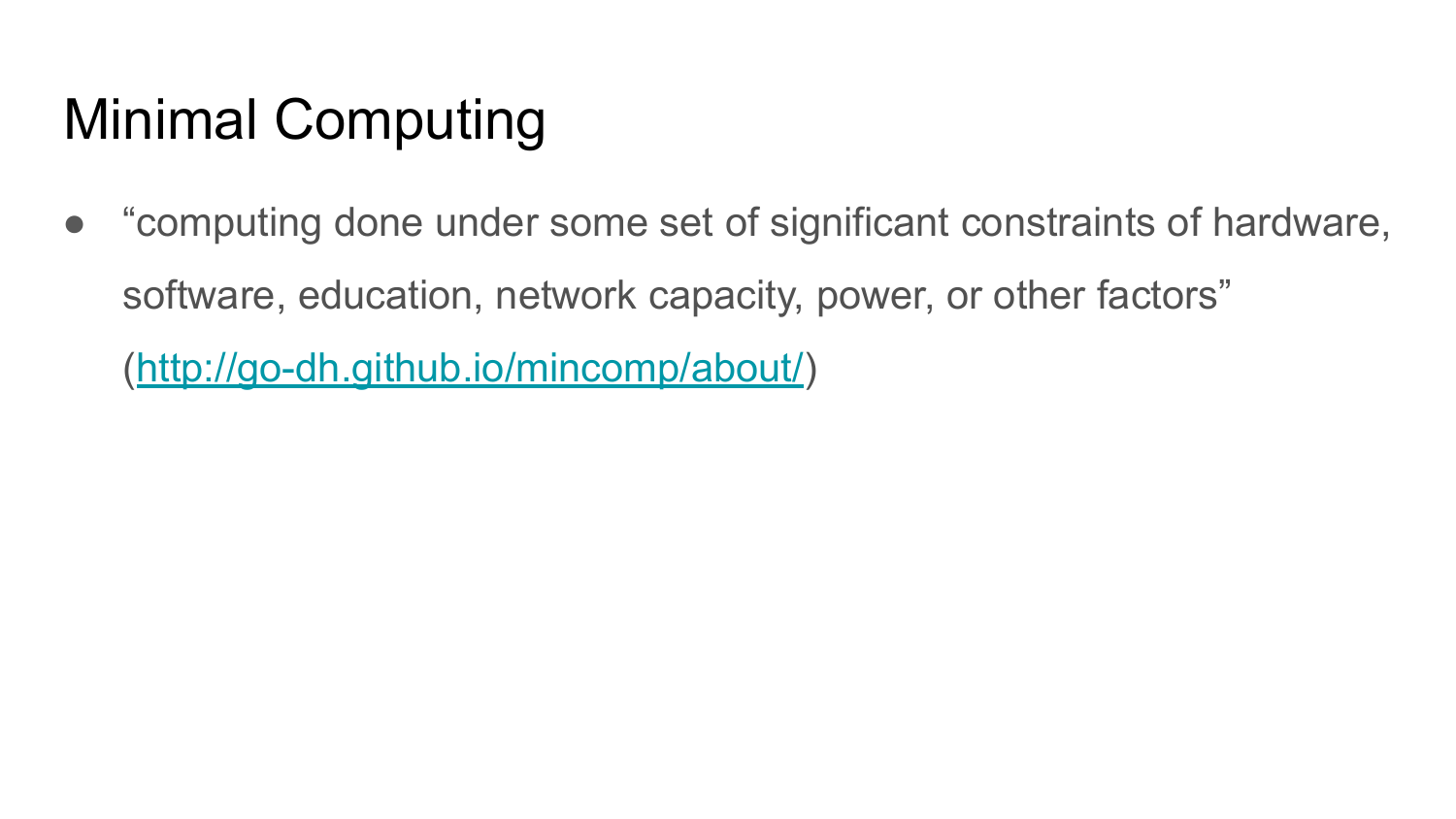

"Minimal Computing in Libraries: An Introduction." Stewart Vanier. <http://go-dh.github.io/mincomp/thoughts/2017/01/15/mincomp-libraries-intro/>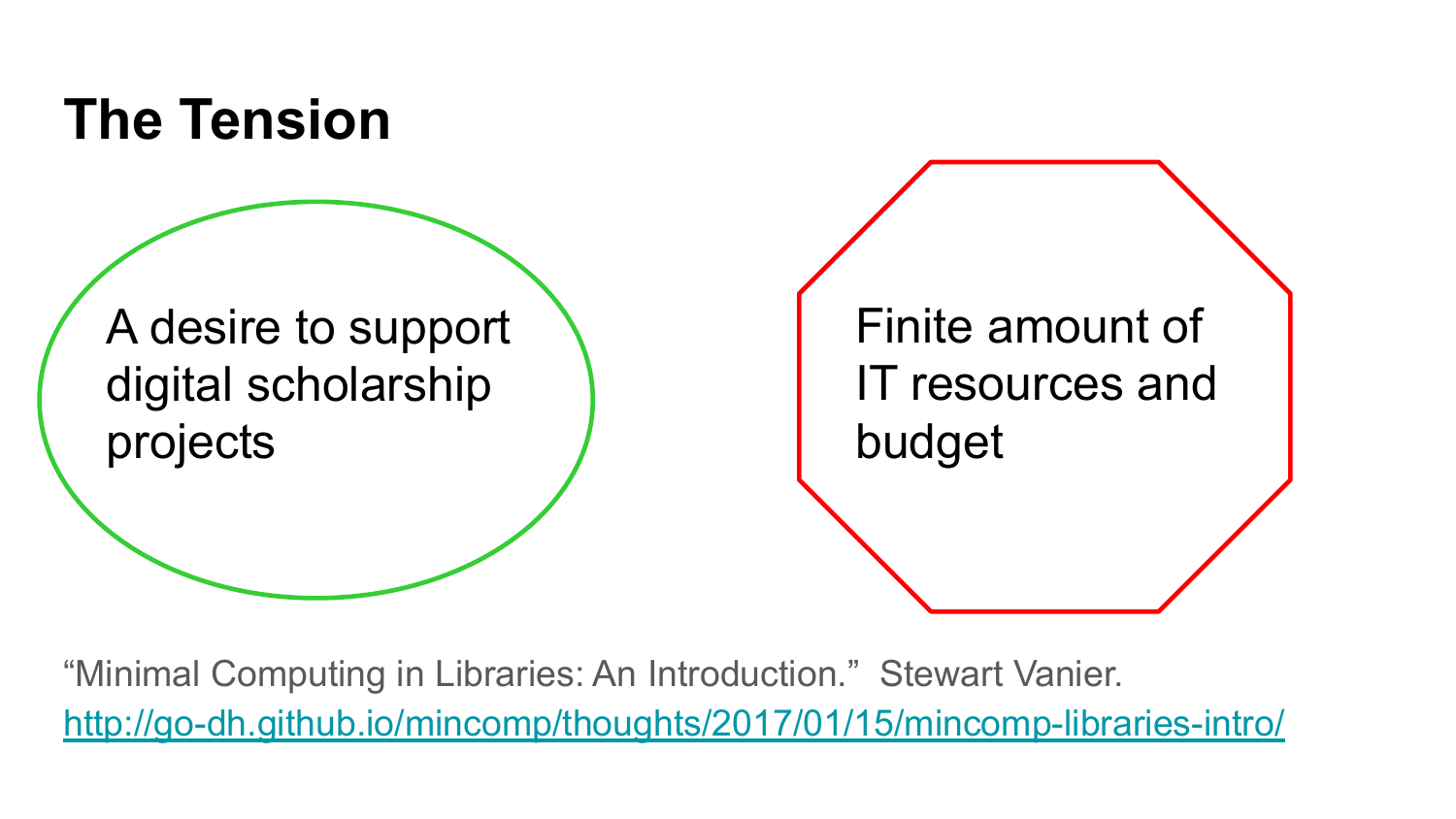## **Wordpress**

- HTML, CSS, Javascript
- Wordpress
- Plug-ins and themes
- PHP
- **MySQL**
- **Web Server**

<https://www.smashingmagazine.com/2018/06/wordpress-security-as-a-process/>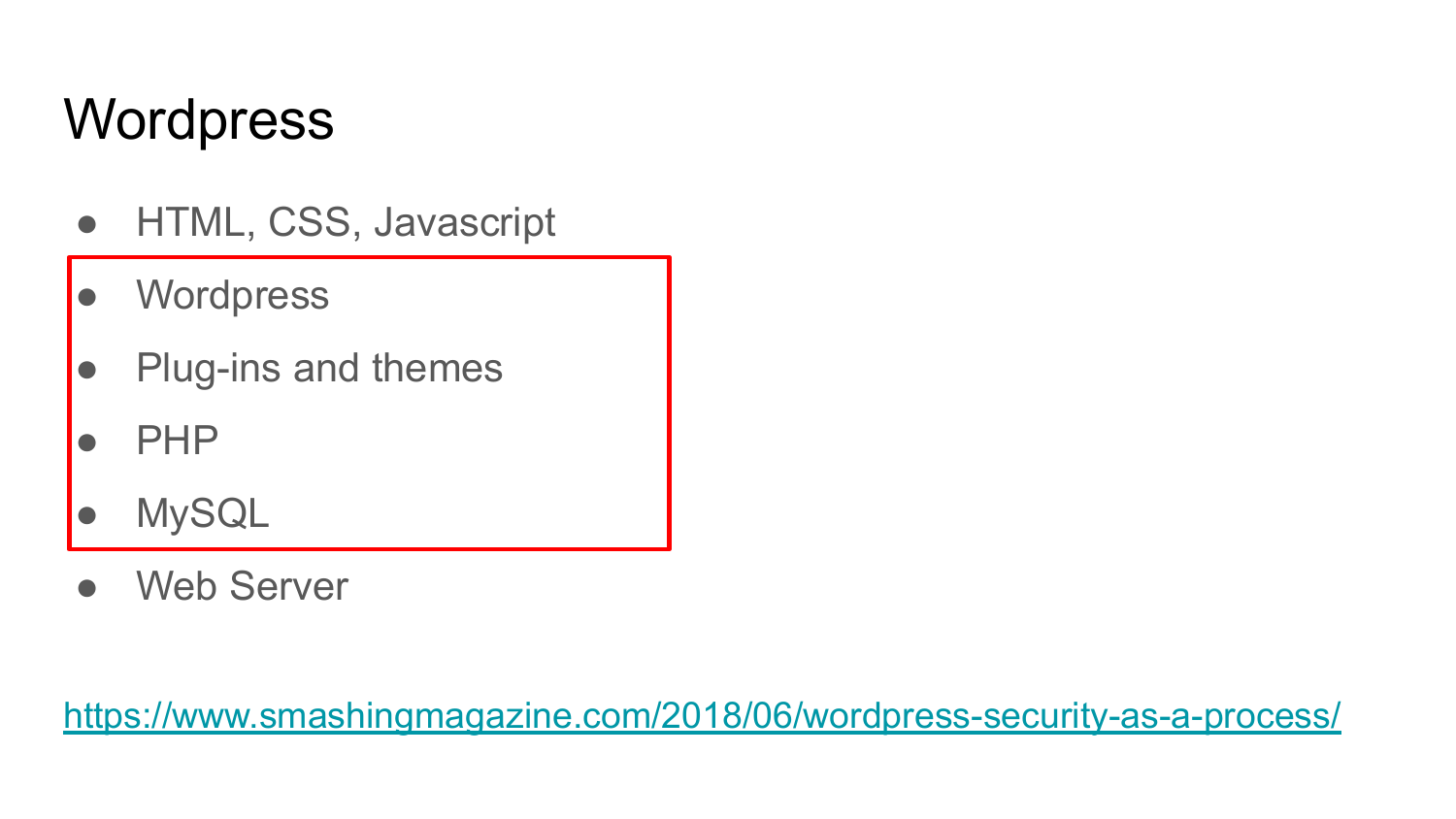## Static Site Generators

- Use a templating system to quickly generate a static website on your computer and publish to the web
- Avoid hand-writing a lot of HTML
- Fast, secure and low maintenance

<https://learn.cloudcannon.com/jekyll/why-use-a-static-site-generator/>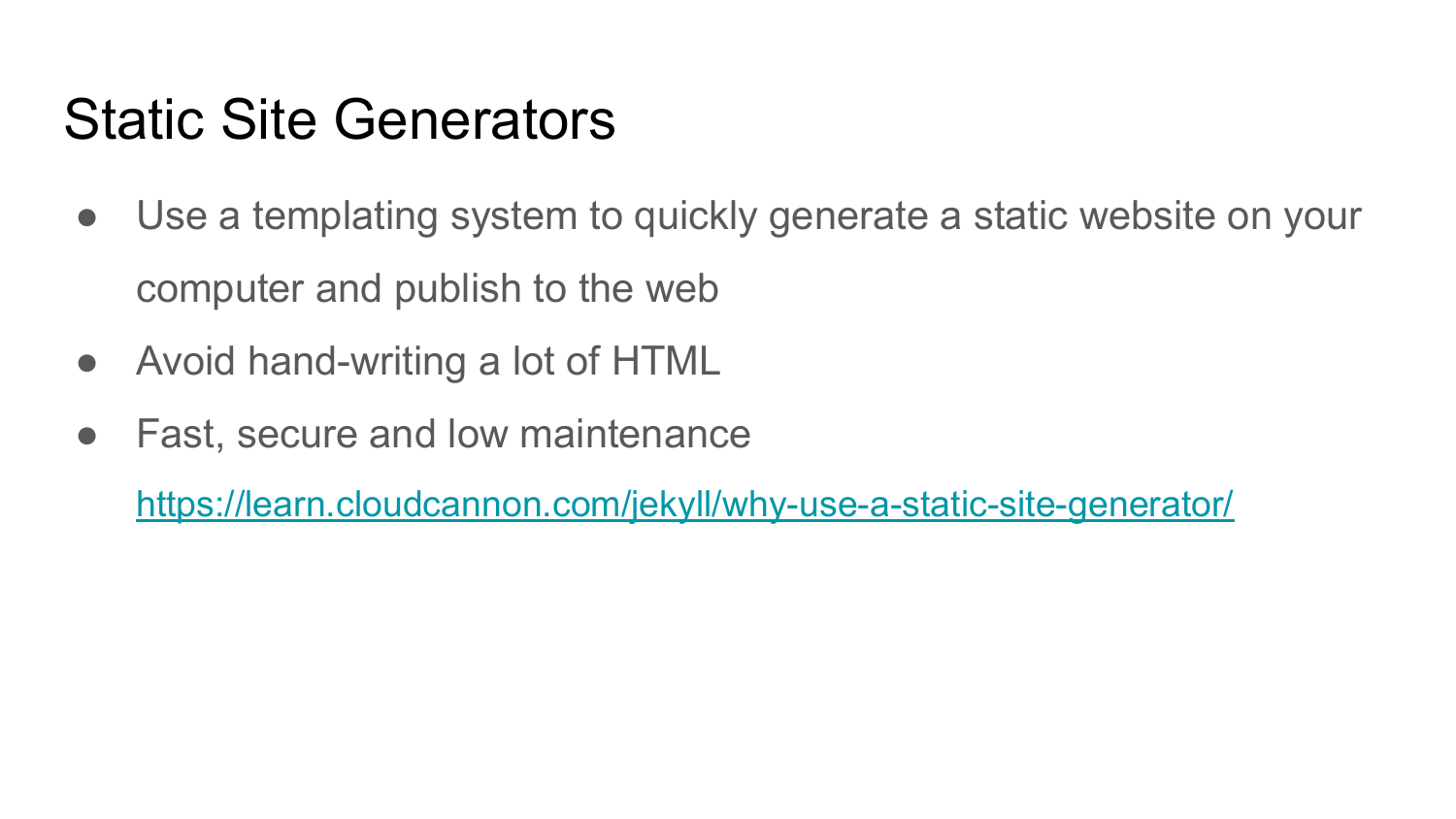#### Wax

- Maintained by Marii Nyröp and Alex Gil from Columbia University Libraries
- "An extensible workflow for producing scholarly exhibitions with minimal computing principles."<https://minicomp.github.io/wiki/wax/>
- Roughly equivalent to other digital library software like ContentDM or Omeka
- Built on top of Jekyll static site generator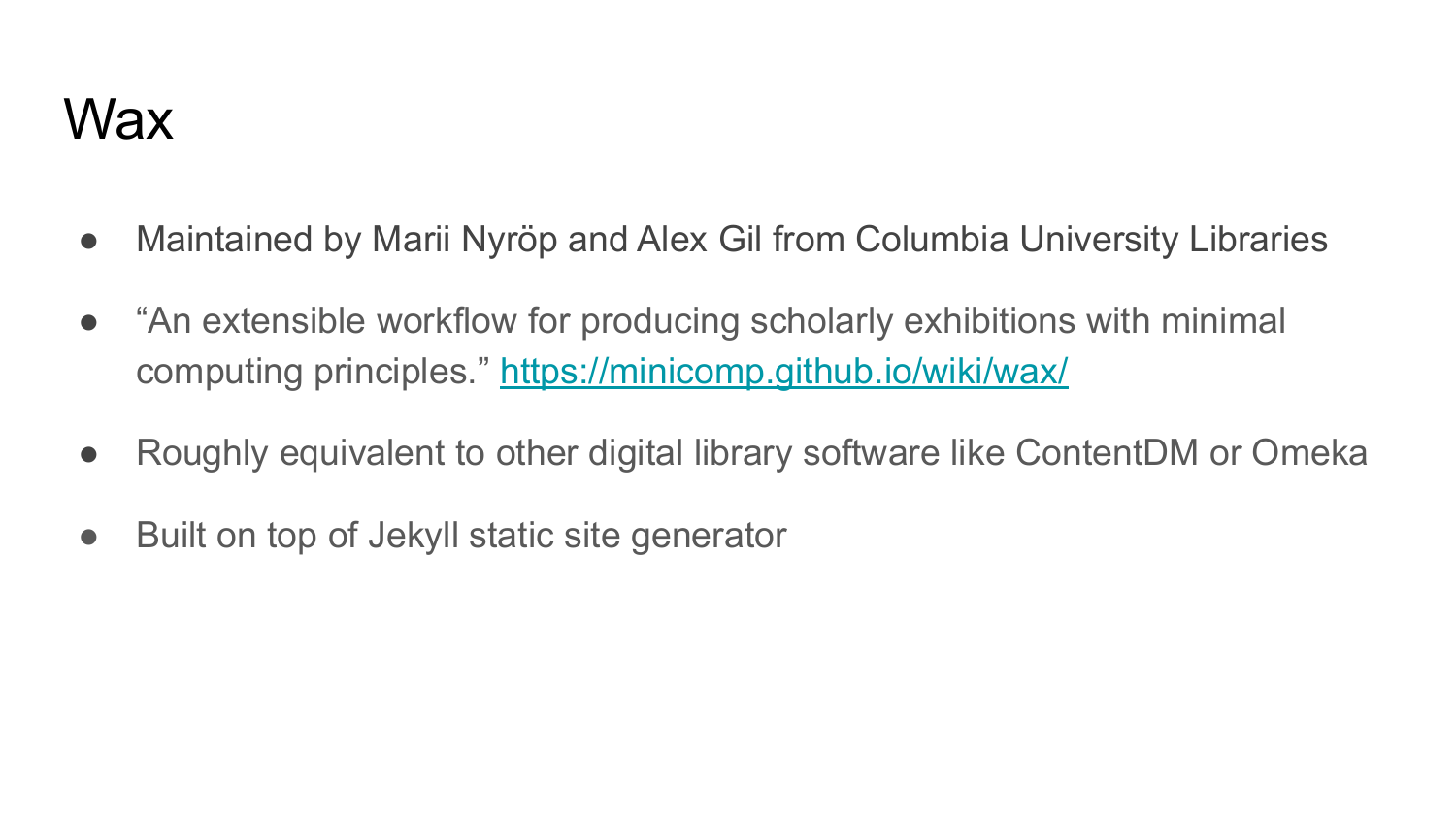## **Wax**

Provides a set of tools to:

- Process a CSV or JSON file and produce web-friendly metadata
- Create a search index for that metadata (Lunr.js)
- Publish high-quality digital images using the IIIF image standard for digital libraries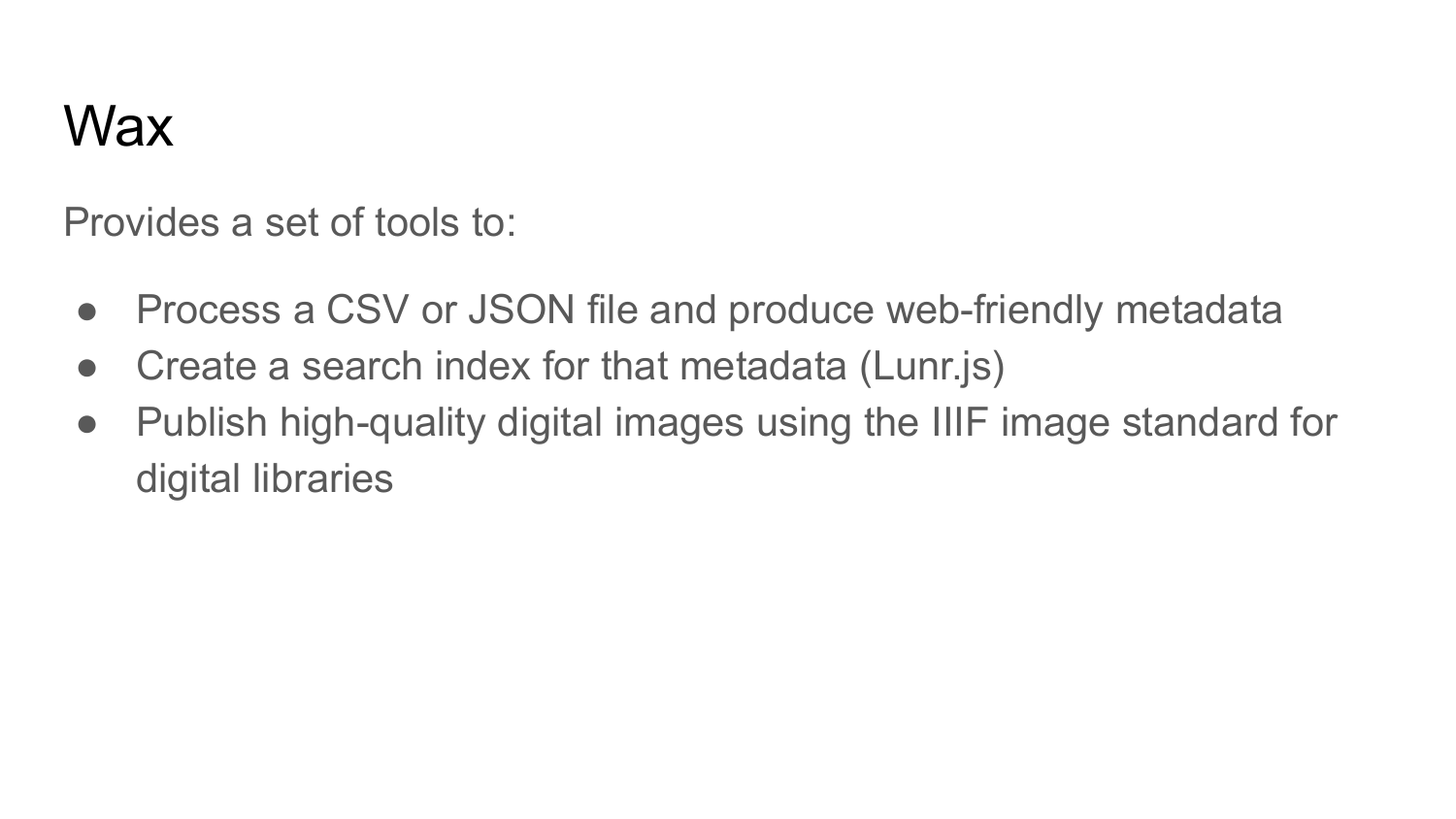# Project # 1

- Archer Library 50th Anniversary Town Hall
- One-time event
- Short timeline to production
- <https://ourspace.uregina.ca/Archer50th/>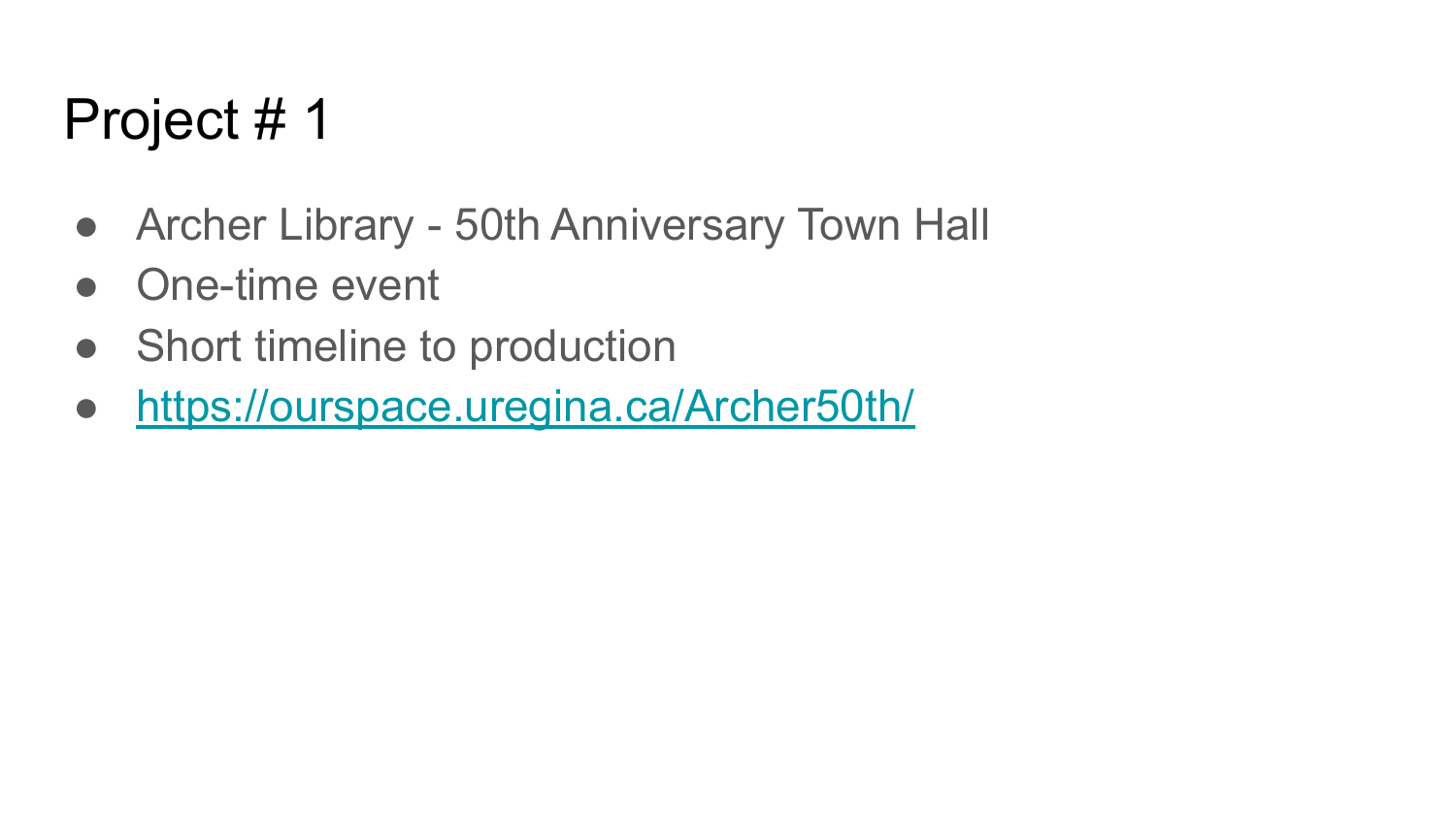## Implementation

- Prior knowledge of Ruby, Jekyll and static site generators was extremely helpful
- Building with correct file paths was tricky
- As advertised: Flexible, speedy and no maintenance required!!!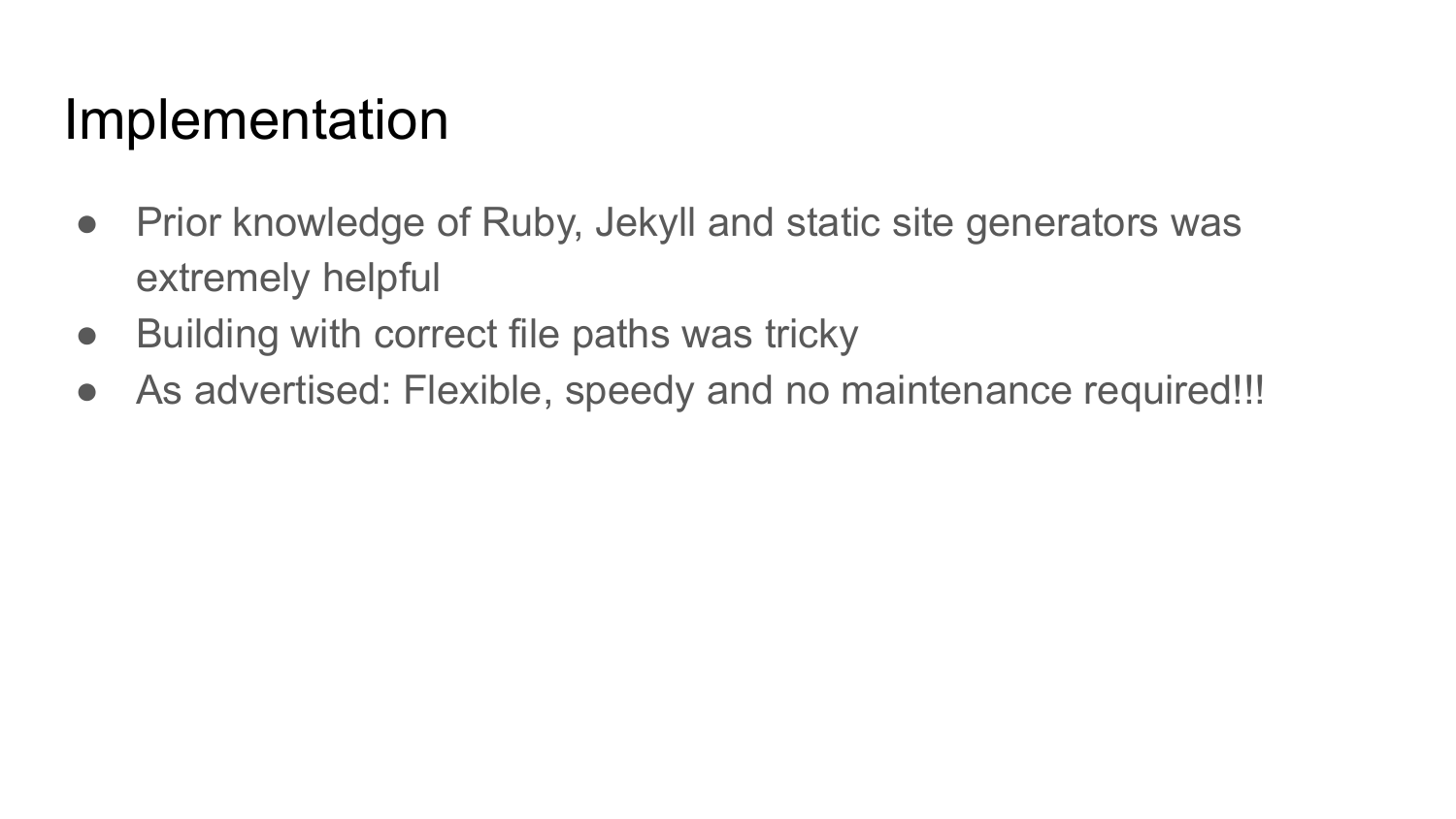## Project #2

- A set of 2300 historical press releases with OCR full text
- How will it scale?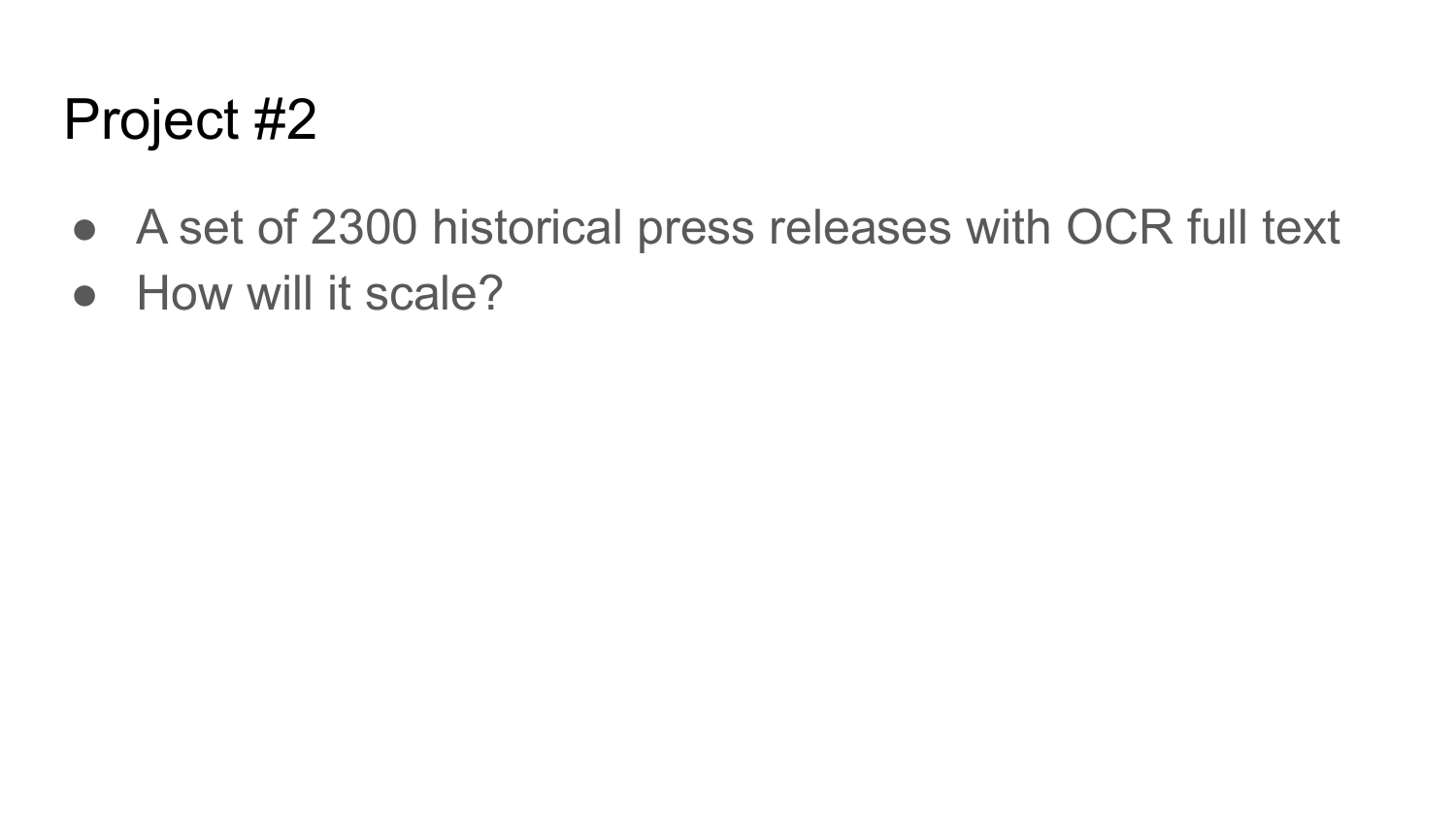## IIIF static image generation

Original files: 2331 files (size = 1.4 GB)

IIIF Derivatives:  $852,551$  files (size =  $8.0$  GB)

Lunr.js search index  $= 11.5MB$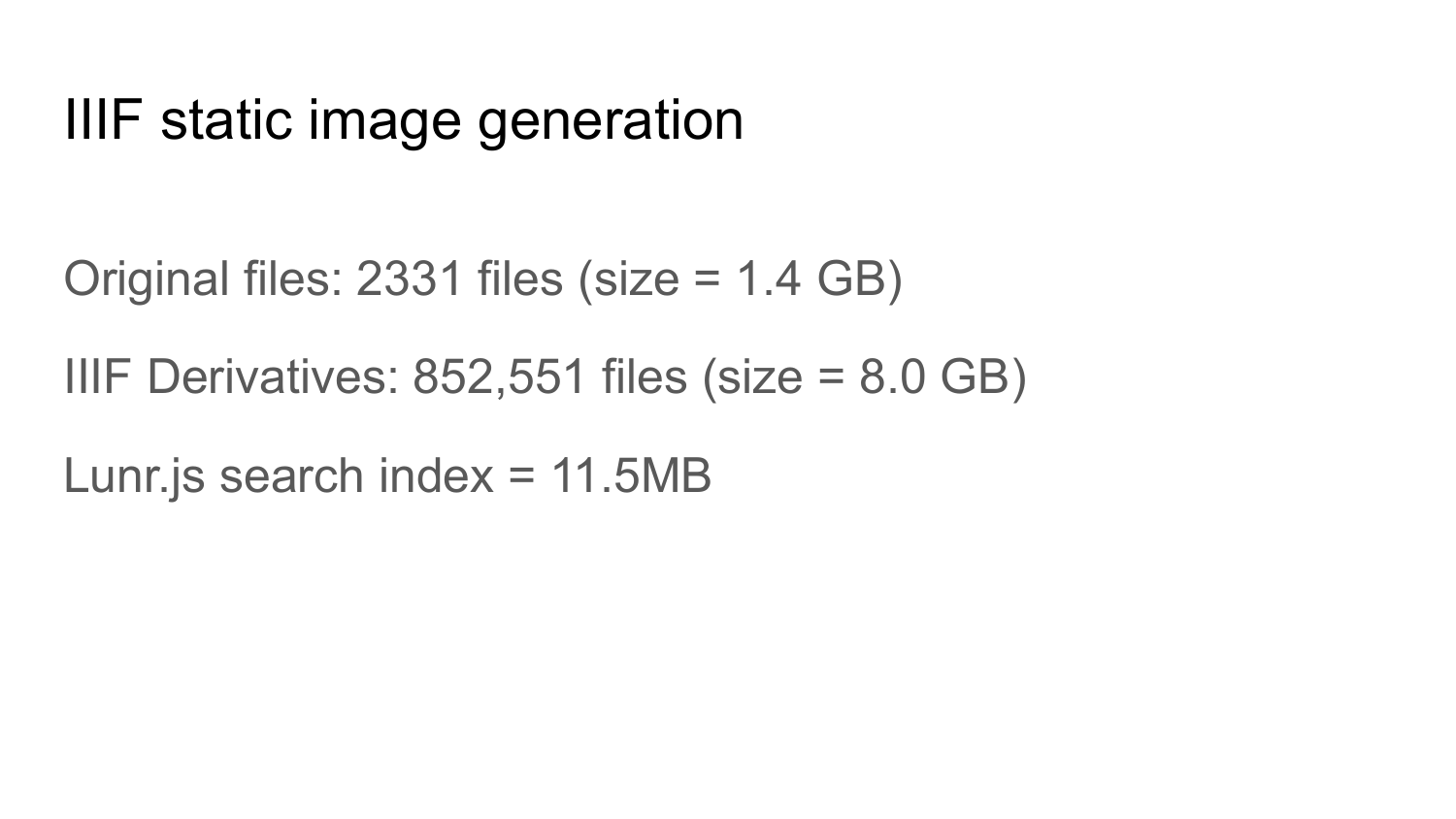#### **Conclusion**

"It's best suited for folks who are willing to take on some technical responsibility in exchange for a lot of flexibility."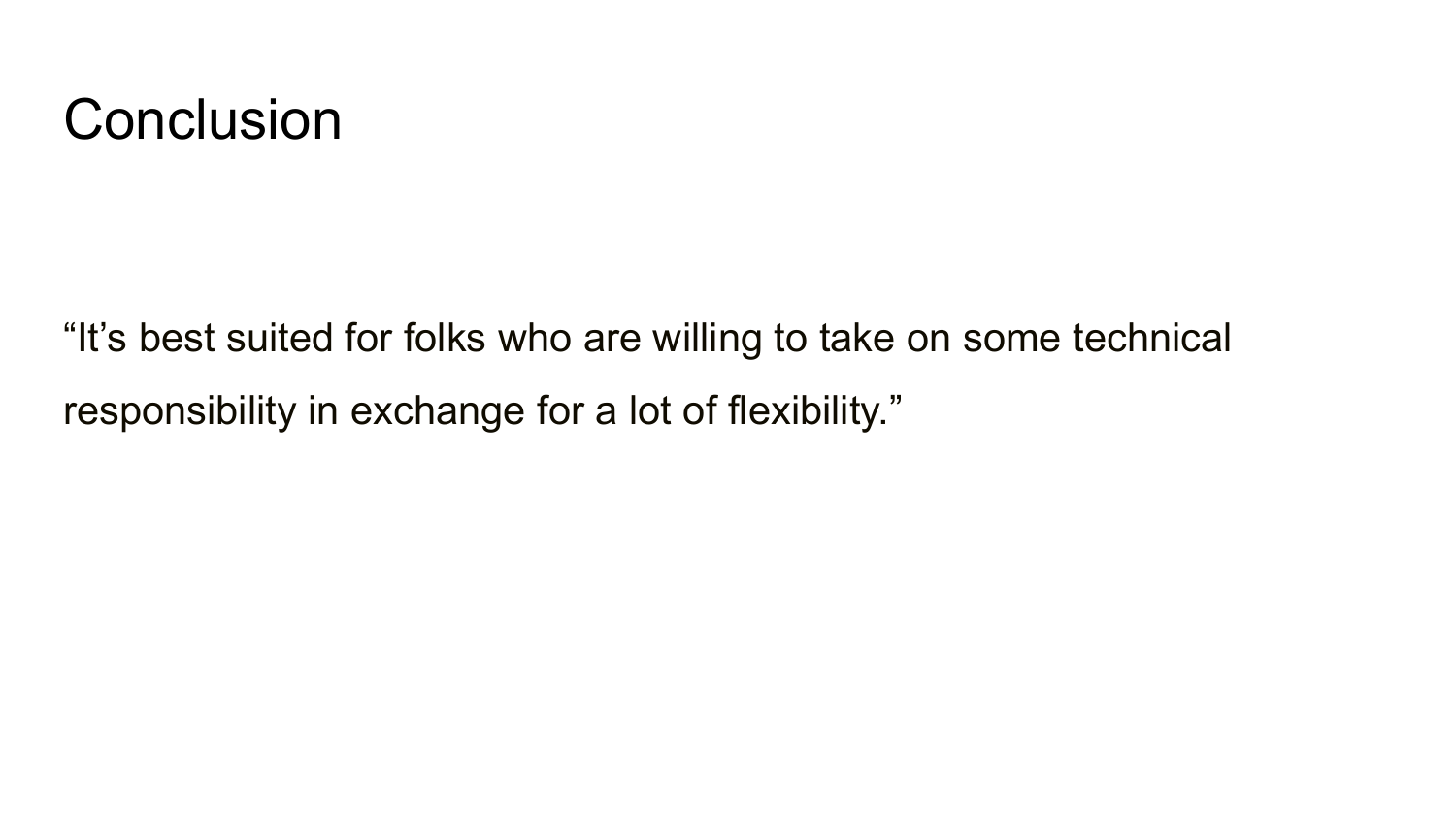# **Benefits**

- Speed
- Security
- **•** Longevity
- Low maintenance
- Great teaching tool?